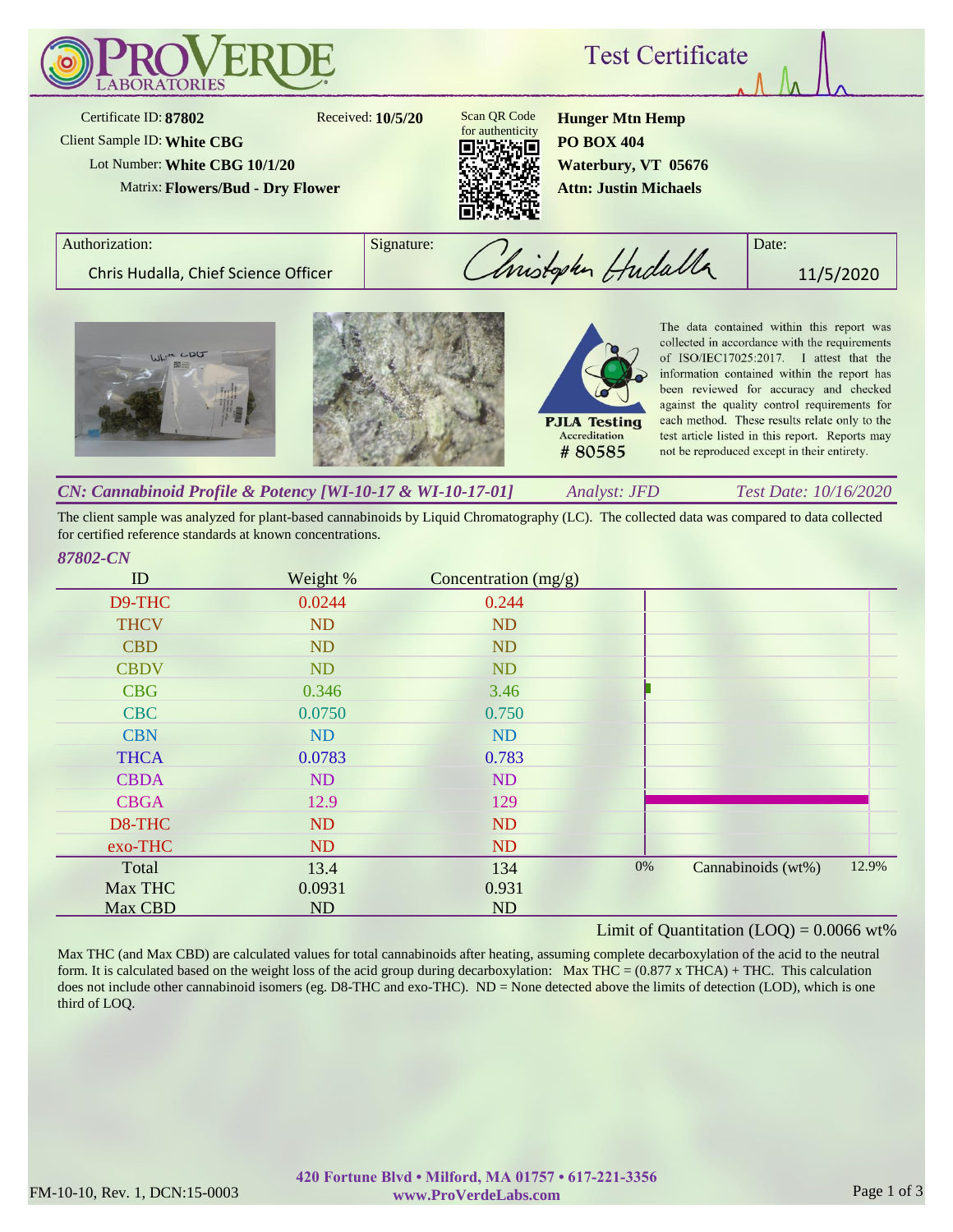This test method was performed in accordance with the requirements of ISO/IEC 17025. These results relate only to the test article listed in this report. Reports may not be reproduced except in their entirety.

#### Symbol Metal Conc. <sup>1</sup> (µg/kg) RL *87802-HM* Use Limits Status  $2 \ (\mu g/kg)$ All Ingestion As Arsenic ND 50.0 200 1,500 PASS Cd Cadmium 64.0 50.0 200 500 PASS Hg Mercury ND 50.0 100 1,500 PASS Pb Lead ND 50.0 500 1,000 PASS

1) ND = None detected above the indicated Reporting Limit (RL)

2) MA Dept. of Public Health: Protocol for MMJ and MIPS, Exhibit 4(a) for all products.

3) USP exposure limits based on daily oral dosing of 1g of concentrate for a 110 lb person.

| <b>MY: Mycotoxin Testing [WI-10-05]</b> | Analyst: AEG | <b>Test Date:</b> $10/30/2020$ |
|-----------------------------------------|--------------|--------------------------------|
|                                         |              |                                |

This test method was performed in accordance with the requirements of ISO/IEC 17025. These results relate only to the test article listed in this report. Reports may not be reproduced except in their entirety.

*87802-MY*

| Test ID                 | Date       | <b>Results</b> | <b>MDL</b> | Limits                           | Status <sup>*</sup> |  |
|-------------------------|------------|----------------|------------|----------------------------------|---------------------|--|
| Total Aflatoxin         | 10/30/2020 | < MDL          | 2 ppb      | $\langle 20 \text{ ppb} \rangle$ | <b>PASS</b>         |  |
| <b>Total Ochratoxin</b> | 10/30/2020 | 3.9            | 3 ppb      | $<$ 20 ppb                       | <b>PASS</b>         |  |